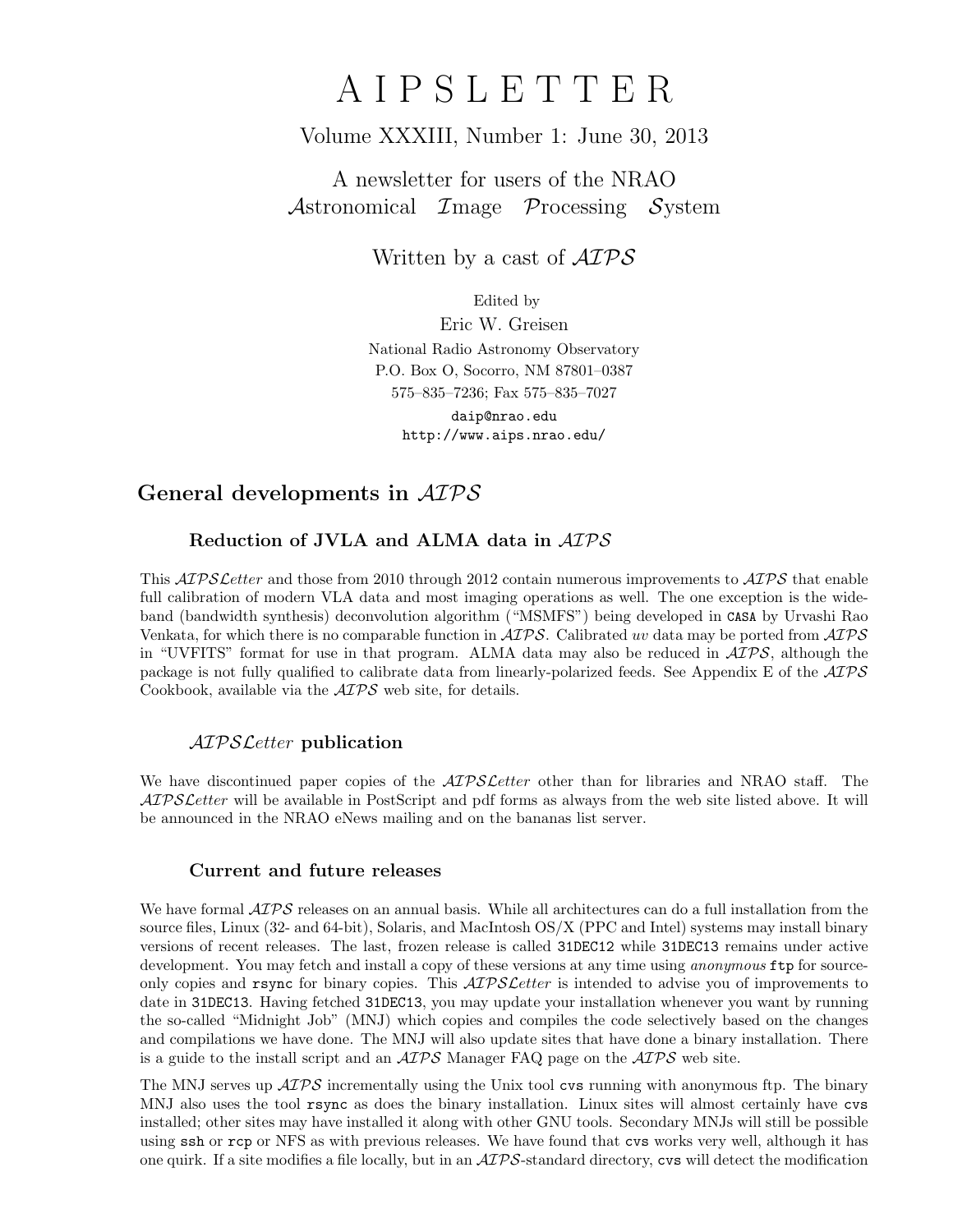and attempt to reconcile the local version with the NRAO-supplied version. This usually produces a file that will not compile or run as intended. Use a copy of the task and its help file in a private disk area instead.

 $\langle \mathcal{A} \mathcal{P} \mathcal{S} \rangle$  is now copyright (c) 1995 through 2013 by Associated Universities, Inc., NRAO's parent corporation, but may be made freely available under the terms of the Free Software Foundation's General Public License (GPL). This means that User Agreements are no longer required, that AIPS may be obtained via anonymous ftp without contacting NRAO, and that the software may be redistributed (and/or modified), under certain conditions. The full text of the GPL can be found in the 15JUL95  $ATPSLetter$ , in each copy of AIPS releases, and on the web at http://www.aips.nrao.edu/COPYING.

# Improvements of interest in 31DEC13

We expect to continue publishing the  $ATPSCetter$  approximately every six months. Henceforth, this publication will be primarily electronic. There have been several significant changes in 31DEC13 in the last six months. Some of these were in the nature of bug fixes which were applied to 31DEC12 before and after it was frozen. If you are running 31DEC12, be sure that it is up to date; pay attention to the patches and run a MNJ any time a patch releavnt to you appears. New tasks in 31DEC13 include RMFIT to fit polarization models to  $Q/U$  cubes interactively, DSKEW to remove coordinate skew from input (usually optical) images, FTFLG to edit uv data interactively in a frequency-time display with all baselines averaged, CLVLB to apply calibration to correct VLBI data for phase-stopping positions away from the pointing position, VLAMP to determine system temperature calibration for the phased VLA in VLBI observations, and PCVEL to include planetary velocities when correcting uv data spectra to be centered on a line at the source. The interactive Gaussian-fitting task XGAUS was overhauled to become a much more usable tool to fit large spectral cubes. The handling of more global coordinate types was expanded and brought up to more modern standards to handle images, primarily optical, now being brought into  $\mathcal{AIPS}$ . A fifth name group (IN5NAME, *et al.*) was added with new verbs GET5NAME, M5CAT, U5CAT, IM5HEAD, and Q5HEADER to support it.

31DEC09 contains a significant change in the format of the antenna files, which will cause older releases to do wrong things to data touched by 31DEC09 and later releases. 31DEC08 contains major changes to the display software. You are encouraged to use a relatively recent version of  $\mathcal{AIPS}$ , whilst those with VLA data to reduce should get the latest release.

## UV-data

### Calibration application

Calibration application subroutines, shared by all tasks with DOCAL as an adverb, were found to have numerous difficulties. Simple corrections included making various in-memory calibration arrays be structured to include auto-correlations as well as cross-correlations. Prior to that, DOCAL on data which included autocorrelations would fail miserably. Then it was found that bandpass calibration was done only for channels BCHAN through ECHAN even when more channels would be needed to do frequency smoothing after the bandpass was applied  $(SMOOTH(1) > 4)$ .

The CL table is supposed to have records at the very start and end of each scan for each subarray as well as at regular intervals in between. If this is in fact the case, then the two CL table records to be applied to any datum are easily found and unambiguously correct for the source observed at that time. However, CL tables can lose correspondence with the data file in a variety of ways. The most damaging is through the task CLCAL which can create a new CL table omitting sources, times, antennas, and more. The intention of this omission is to build up a new CL table piece-by-piece with different inputs until a new and complete table results. That often fails however. To reduce the frequency of this failure, the default OPCODE in CLCAL was made 'CALP' which passes all CL table information including that which is not selected for change in the current execution.

The CL table contains corrections that are specific to the source for which the record is intended. These include amplitude corrections for antenna elevation gain dependence and atmospheric opacity and phase corrections for antenna and source location, for clock errors, for affects due to the atmosphere and ionosphere,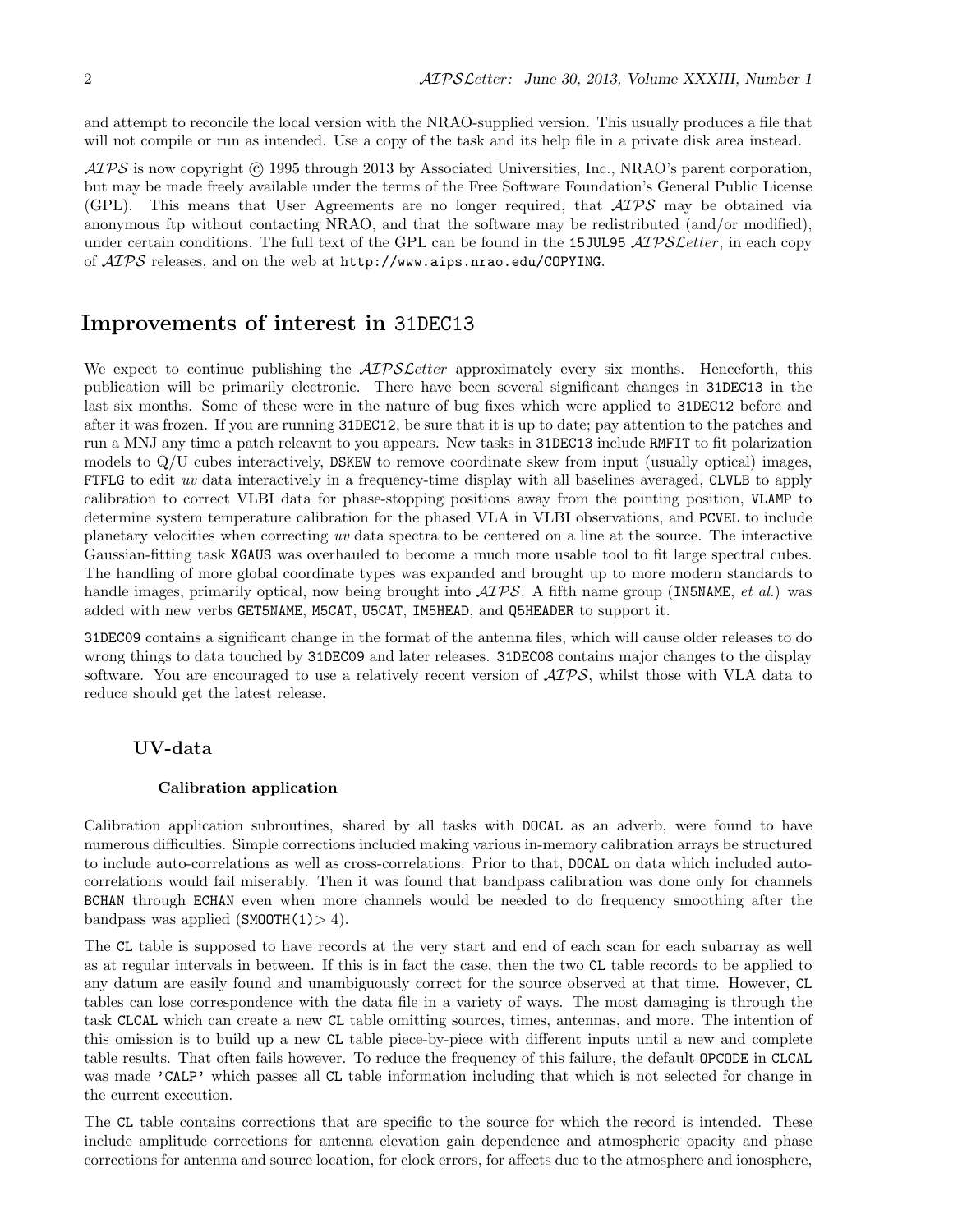and more. It is therefore an error to use a CL table record from one source for data from another source. Unfortunately, when the CL table was not in pristine condition, the software quite happily did this. It was changed to use only records for the current source, a change that exposed numerous inadequacies in the way the required CL data records are found. It is believed that these have now been found and corrected. However, pathalogical CL tables may still cause difficulties. Be sure to run the midnight job on 31DEC13 regularly — or whenever you encounter difficulties applying calibration.

INDXR was corrected for two ways in which it was able to write more than one CL table record for each antenna at indistinguishable times. Scans consisting of a single record would trigger this as would scans microscopically longer than an integer times the CL table interval.

Polarization calibration also had its issues. Oddly, PCAL had at least 5 separate declarations of the maximum number of calibration sources, with three quite different values. They all now agree on one upper limit (50). DOPOL true with a spectral-channel dependent solution using a polarization model other than the default ('APPR') would run without complaint, but produce nothing but zero for output. The bottom-level routines for these polarization models were all prepared to work correctly for spectral solutions, but a higher level routine refused to call them except for non-spectral solutions. That has been fixed and tested.

### VLA Calibration

SETJY has received a variety of significant modifications. It was changed to ignore some of the adverbs on some of the OPTYPEs. Previously, unintended changes could suddenly appear in the source table. A new collection of primary calibration source fluxes was added which includes time dependence for sources 3C48, 3C138, and 3C147. An additional model of source fluxes at low frequencies, due to Anna Scaife and George Heald, was also added. It is the default for data taken at frequencies < 500 MHz. BPASS was also changed to use the new, time-dependent spectral indices for the primary calibration sources.

S-band models at 2141, 2663, 3047, 3463, and 3847 MHz for 3C48, 3C138, 3C147, 3C196, 3C286, and 3C295 were made available. The 3463 MHz ones were made the default S-band ones. Note that these images are based on one A-array data set only and we expect to improve on these models at a later time.

TYAPL was corrected to examine the validity only of the parameters it needs to use. Previously, it would flag post-gain calibrations when the values of Pdif and/or Psum appeared bad. It was given the option to review all the SY data to decide which antennas, polarizations, and IFs have an excessive amount of obviously bad calibration values. With this option, the "bad" correlations are passed through without application of the SY data while those data are applied to all other correlations. CALIB should be able to correct for the omitted SY calibration and it certainly beats deleting the affected data.

SYCOP is used to correct IFs that have bad values in the SY table due to RFI and the like. It was given additional OPTYPEs to control which data are averaged and which replaced.

### VLBI Calibration

FRING was changed to run much faster in some cases. The useless division by source fluxes from the SU was dropped. Model division must be done in some cases, but a simple division by flux has no affect on the task other than to waste time. When FRING is told to determine no rates  $(DPARM(9) > 1)$  and to use no solution sub-intervals ( $SOLSUB = 0$ ), the data are now averaged on the fly rather than after reading them all separately into memory. This saves a lot of memory in many cases and saves compute time. FRING was corrected to flag multi-band delay when it solves for it, but finds too low a S/N and blanks the individual IF solutions. The routine at the start of FRING that examines the data to find an integration time was improved to return errors and appropriate messages when no data are found or other basic dataset errors arise.

The new task VLAMP was written to use the VLA SY table to write an ANTAB file for the phased VLA. It sums up the system temperatures of the antennas suitably weighted by calibration amplitudes from the CL table to provide the amplitude calibration needed for VLBI arrays which include the phased VLA.

The new task CLVLB was written to correct CL-table amplitudes for any difference in antenna pointing and phase-stopping positions. In VLBI observations, which have minuscule fields of view, this can be done in the uv plane, while such corrections must be done in the image plane for interferometers with larger fields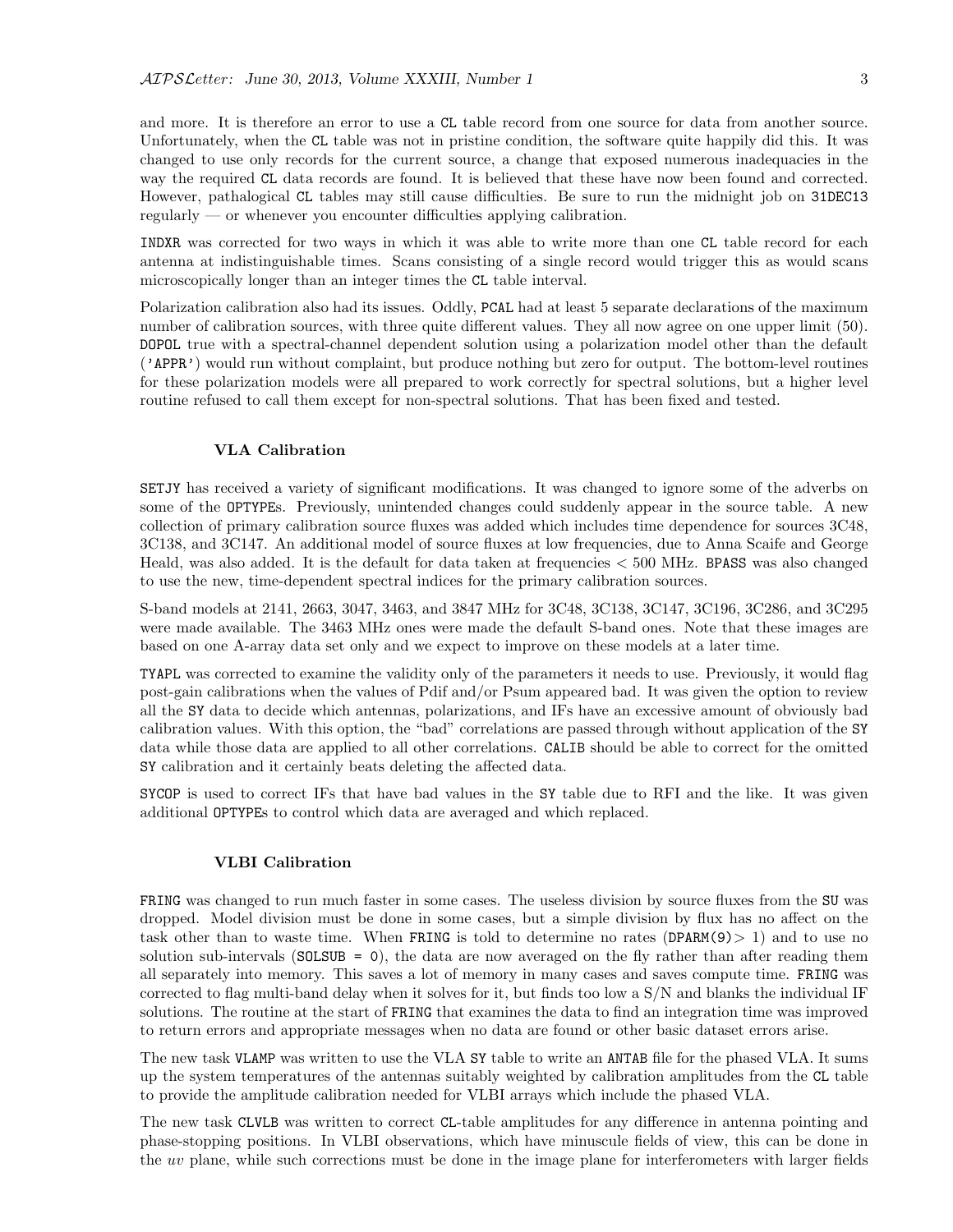of view. The DiFX software correlator is now capable of using numerous phase stopping positions while correlating a VLBI observation. Data from each of these phase-stopping positions are written to separate data files so that software such as  $\mathcal{AIPS}$  will not be confused by multiple sources observed simultaneously. CLVLB attempts to model beam squint for each antenna as well as changes in the primary beam size above and beyond those which are simply a linear function of frequency. Initial attempts with this task provided encouraging results, but left a good bit to be desired. As a consequence, debug options have been left in to display solutions in selected ways and to choose two different approaches to the handling of the angles involved (the one we believe to be correct and the one that seems to give better answers).

## Editing

TVFLG and SPFLG received some useful attention over the past six months. The most important change was the addition of a new, large dynamic-memory method to prepare the work files. The old method of writing the same row of multiple output planes at the same time worked well on older disk systems, but does not perform well with modern disk systems. It is now better to read the input file more times if necessary and to write the output file one plane at a time. With large memory usage, it is often possible to reduce the number of passes through the input data while still writing the grid file one plane at a time. Both tasks now have the DOCENTER option to control the positioning of the data plot with respect to the menu. This often helps reduce or avoid the overlap of the two. Both tasks also needed the X-axis labeling to be corrected for plots that have so many baselines or spectral channels that only every n'th value can be displayed. SPFLG now also has the option to smooth the data in frequency after the grid file has been filled with interactive control over the degree of smoothing.

FTFLG is a new task based on SPFLG. Like the latter, it displays the data with frequency changing along the horizontal axis and time on the vertical axis. Unlike SPFLG, the data from all baselines are averaged together; only the different Stokes are kept separate. Mostly this task in intended as a quick way to examine the data for wide-spread RFI. It does have most of the display and flagging options of SPFLG, but, of course, flags all baselines in every flag it generates.

SNEDT and EDITA were given the ability to edit based on multi-band delay values recorded in SN and CL tables. Flags generated using multi-band delay, of course, must flag all IFs. RFLAG has a new DOSCALE option which instructs it to find flux scales for each IF and baseline in an attempt to bring them all up to the same scale. When RFLAG is required before CALIB can be run, this option provides a near uniform scaling for the cutoff levels.

#### Miscellaneous uv-data matters

- FITLD was changed to honor DIGICOR for all array names rather than just those labeled VLBA. This requires a CQ table in order to apply some of the corrections. Since many files do not have this, FITLD was changed to be forgiving about the lack. Handling of SO tables was corrected to make a buffer large enough for a significant number of IFs and to fix a bad error message.
- TIORD now also checks baseline codes for correctness and has the new PRTLIMIT adverb to limit the number of messages printed for the various types of errors in  $uv$ -data files that it can detect.
- SPLAT now honors OUTNAME even when writing multiple single-source output files. In that mode, **OUTSEQ** is honored for the first output file and then set to 0 (highest  $+1$ ) for all others.
- UVFIX was given the INVERS adverb to control the version of the CL or FO table read for Doppler offsets. It now checks that file to see if there are any non-zero values and, if not, skips reading the file further. The reading of these files was improved in numerous ways to improve the extraction of the Doppler values.
- PCVEL is a new task that reads a text file providing a sequence of planetary velocities. It adds these, with various options, to the corrections for the Earth's motions to shift the visibility spectra so that a selected channel represents a selected velocity with respect to the planet.
- SPECR was corrected to avoid losing the data sort order and to handle the fact that the FQ table had a format change some time ago.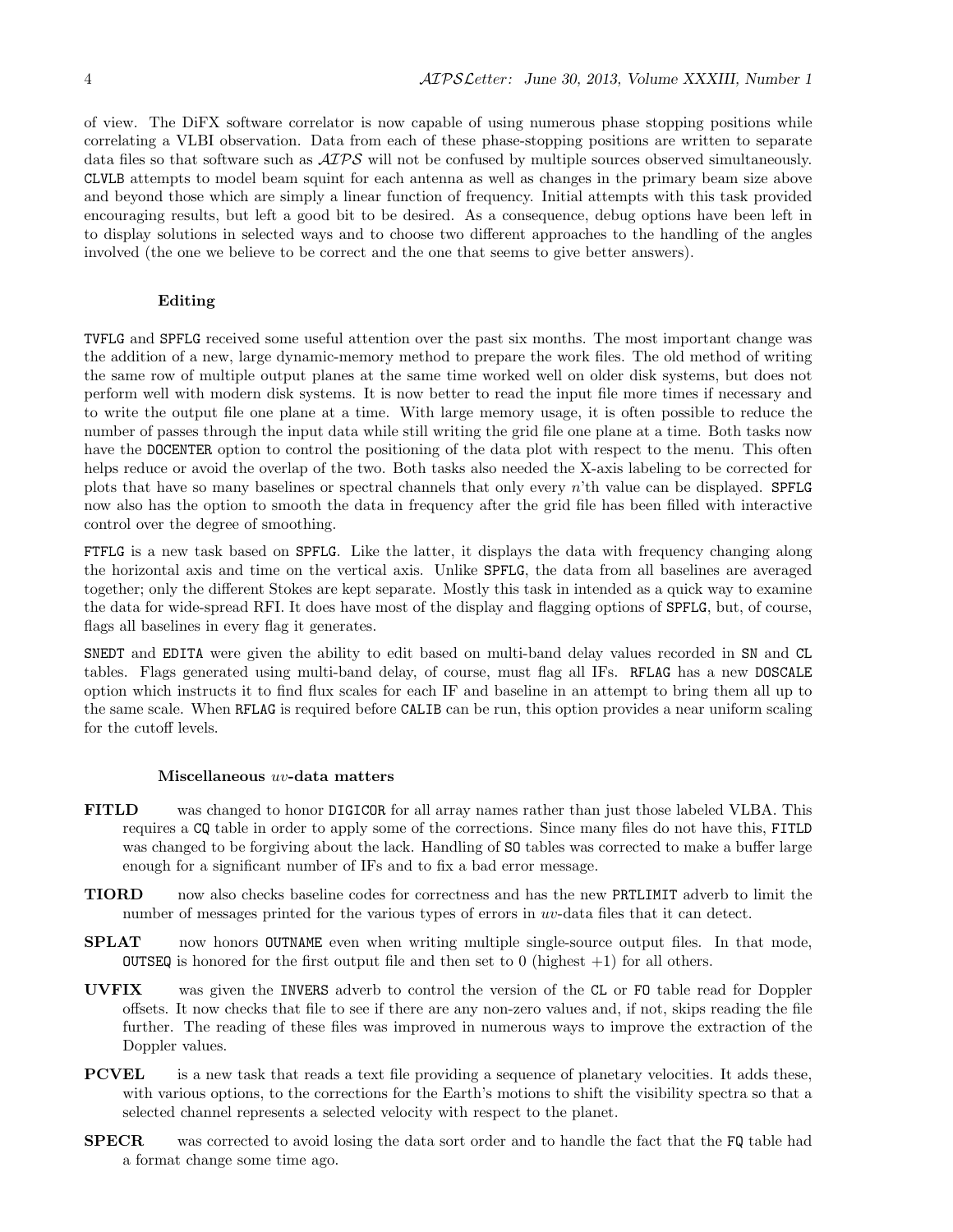BPASS was corrected to avoid creating apparent overlaps between scans which could cause very short integrations to be used in bandpass solutions.

## Display

- UVPRT offers the option to display real and imaginary instead of amplitude and phase and the option to apply an additional scaling to the visibilities. It now prints as many channels as will fit on the line and displays the actual frequency of the first channel being displayed.
- **SNPLT** now offers the option to display multiple data types in separate panels at the same time each with its own plot range. Thus one could set NPLOTS=3 and plot PDIF, PSUM, and PSYS from the SY table with one antenna per page. The task now offers azimuth as an optional horizontal axis.
- **POSSM** now offers the option to smooth the plotted data over frequency after the plot has been averaged. This speeds up frequency smoothing a lot, although it will give somewhat different results than doing it one record at a time when the data have lots of channel-dependent flagging. The task was fixed to recognize Stokes "formal I", to access the calibration data more efficiently, and to handle the upper plot scaling and labeling more correctly.
- UVPLT and WIPER were given frequency and spectral channel number as additional available axes.
- PRTAB was corrected to handle really big numbers in floating-point format and to allow non-integer comparison numbers for integer-valued columns.
- Tick mark computation and labeling were corrected for excessive round-offs that led to offsets in the plotted coordinates. Edge issues, especially with difficult coordinate systems (see below), were also addressed.

## Imaging

#### Image coordinates

The IAU FITS Working Group has endorsed a World Coordinate Systems agreement which came along many years after  $\mathcal{A} \mathcal{I} \mathcal{P} \mathcal{S}$  required solutions to the problem<sup>1</sup>. Part I of the agreement<sup>2</sup> is a generalization of the  $\mathcal{AIPS}$  methods which adds the possibility of a skew in the coordinates. While  $\mathcal{AIPS}$  has always allowed a rotation, it still does not support skew generally. However, fits to image coordinates in optical astronomy often find a slight skew which is dutifully recorded by IRAF and other packages in the FITS files which reach  $\mathcal{AIPS}$ . IMLOD and FITLD report this when they cannot convert the FITS header into something that will be understood fully in  $\mathcal{AIPS}$ . A new task DSKEW has now been written to re-grid such images to remove the skew recorded in the CDi j FITS keywords saved by IMLOD and FITLD in the  $\mathcal{AIPS}$  history file. The new task uses much of the machinery of OHGEO with only the coordinate translation portion replaced. As such, it will handle blanked pixels congenially.

AIPS does not and will not handle the full generality of the IAU agreements. That has been considered carefully and found to be an enormous amount of work for little general benefit. Nonetheless, some of the second part of the agreement on celestial coordinates<sup>3</sup> appears moderately often in images that  $\mathcal{AIPS}$  users need for comparison with their radio data.  $\mathcal{AIPS}$  has been revised to handle some of the more global coordinate systems in a manner incorporating much of the more commonly used generality. Coordinate systems previously known to  $\mathcal{AIPS}$  (Sanson-Flamsteed previously called global-sinusoidal, Mercator, and Hammer-Aitoff) were revised and new ones (Plate-Caree, Molweide, and Parabolic) were added. The old  $\mathcal{AIPS}$  mathematics worked correctly as long as the latitude reference pixel had a value of zero. The big change arises when the latitude reference value is not zero. In the new agreement, the "native" coordinate system of the projection has by definition reference longitude and latitude equal to zero, but the celestial coordinates become oblique when the reference celestial latitude is not zero. This is illustrated in Figure 1.

<sup>&</sup>lt;sup>1</sup>Greisen,  $\mathcal{A} \mathcal{I} \mathcal{P} \mathcal{S}$  Memos 27 (1983), 46 (1986)

<sup>2</sup>Greisen & Calabretta, 2002, A& A, 395, 1061

<sup>3</sup>Calabreta & Greisen, 2002, A& A, 395, 1076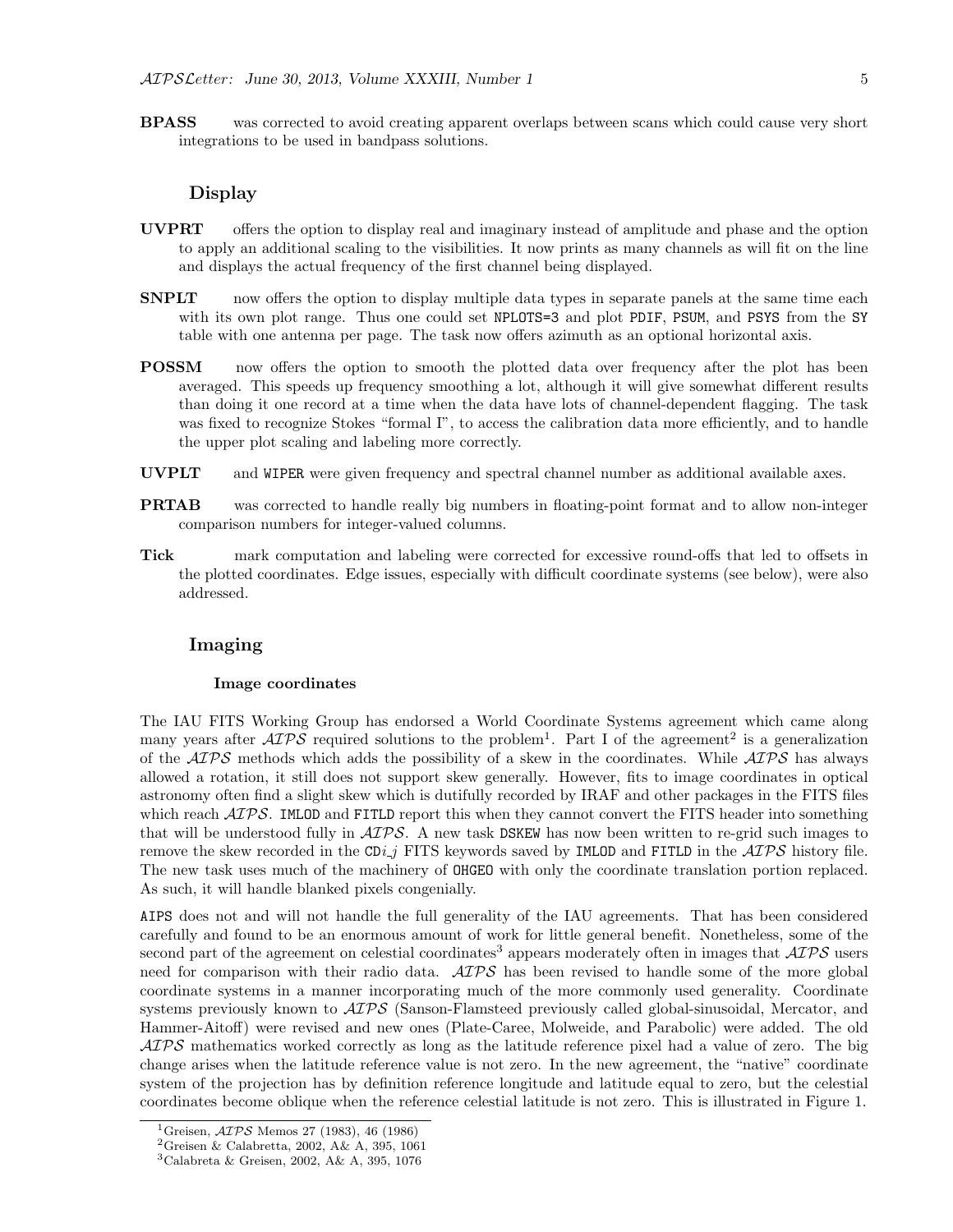

Figure 1: Displays of the celestial sphere in Hammer-Aitoff projection. At left, the reference longitude and latitude are 0, 0 while at right they are 135, 30 degrees.

#### IMAGR

The main imaging and deconvolution task, IMAGR received a number of bug fixes in this half year, with one new option. That option allows the user to specify in the BOXFILE ranges of facet numbers to be entirely ignored in the cleaning steps. The expected usage is to ignore the more extended scales in the outer facets, but any facet may be so specified. This specification can be absolute or allow a facet to be turned on interactively after it has been ignored in earlier cycles.

Bug fixes include a slight difference in the formulæ for memory requirements between the "planning" stage and the execution stage which was able to cause the task to shoot itself in the foot. The output header values for pointing ("observed") position were sometimes set to zero due to zeros from the data acquisition tasks; the phase stopping coordinate is a better guess in that case. If the BOXFILE defines a facet more than once, an error is now raised. When IMAGR is told to use a specific work file whose contents are not currently good  $(ALLOKAY \leq 1.5)$ , the task deletes the file and recreates it to insure that its structure fits current needs. If the user has accidentally specified some file in IN2NAME *et al.*, this may result in unhappiness when a non-work uv data set or image gets deleted. IMAGR was changed to try to avoid this, when it can. If the purported work file is in fact an image, a compressed uv data set, or a uv data set with more than one Stokes value, IMAGR will quit with an error condition. Unfortunately, uncompressed uv data with one Stokes looks just like an IMAGR work file and cannot be protected.

## Image analysis

#### XGAUS and RMFIT

XGAUS was substantially overhauled. In the new version, the task starts by building and initializing a table with the fitting results with one row for each pixel within BLC to TRC. It then begins an interactive session trying to fit the Gaussian model to every YINC'th and ZINC'th pixel. Initial guesses are based on the previous fit and, for each new row, the left-most fit in the previous row. If things are going well, the user may turn of interactivity to allow the task to find initial guesses and fits by itself. Interactivity will turn back on automatically if a bad answer is found. After this pass through the data, XGAUS will then go through the data doing interactive fits at very pixel that has not already been fit. The results of the fitting are stored in the table as soon as they are determined. This means that the user may elect at any time to exit the task and resume the fitting at the next convenient time. The task may also be restarted with a higher number of Gaussians to be fit and/or a lower flux cutoff level for the fitting.

After all pixels above specified cutoff levels have been fit, XGAUS goes into a menu-driven "editing" mode. The primary purpose at this stage is to try to improve upon, or flag, the fits at those pixels where the fit appears less than desirable. There are three methods for doing this. The first is to establish the parameter values (S/N in peak, peak residual, center values, width values, and error in widths) which constitute desirable values. There are operations to review all fit pixels to see if they meet these criteria and, if not, to flag the pixel or to try a new interactive fit on that pixel. The second method is to make a list of suspect pixels and then to flag or re-fit those pixels. The pixel numbers may be entered by hand or by pointing at them while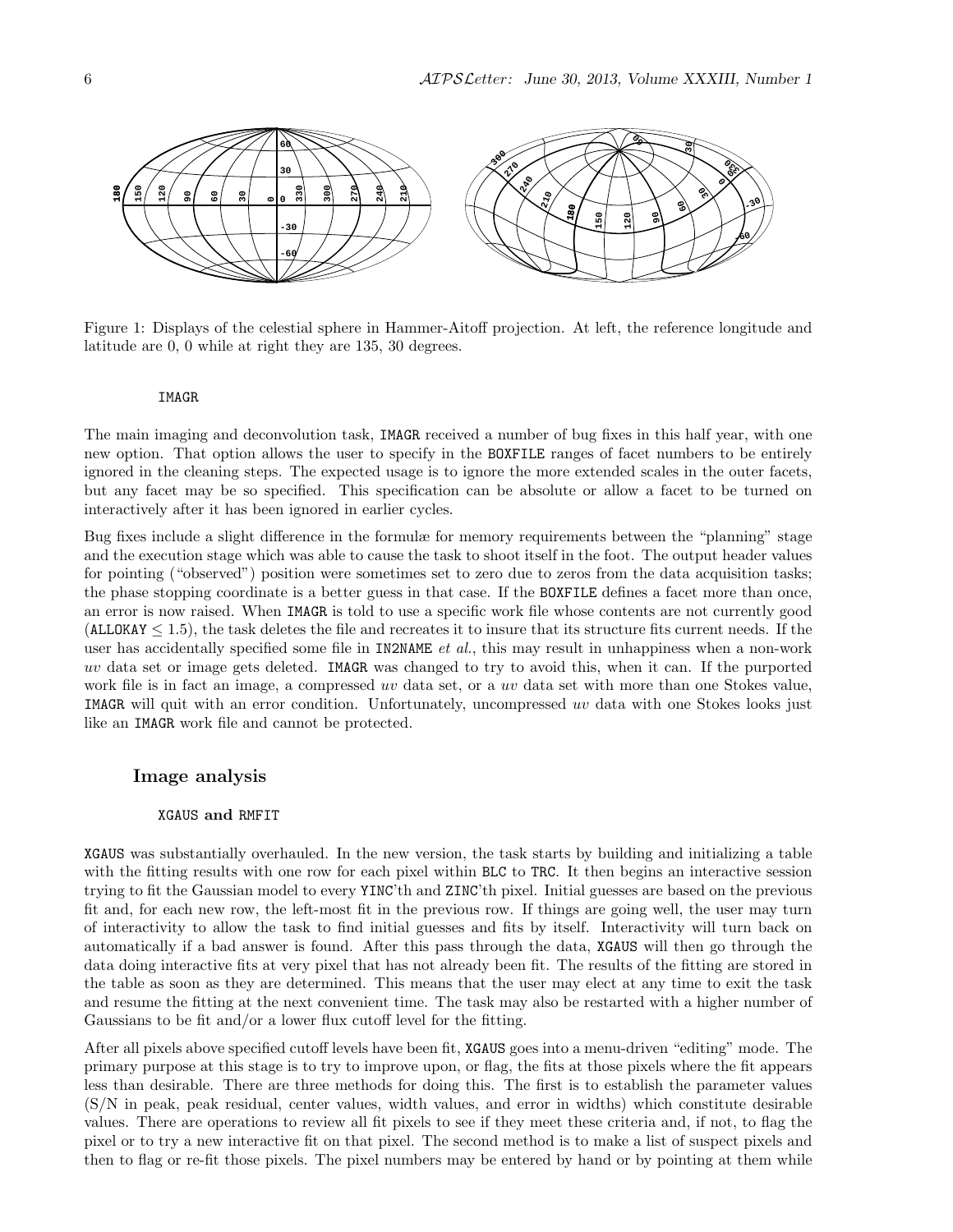

Figure 2: Result of RMFIT at one pixel in a model image with two components. The solid line is the guess based on the FARS output rotation-measures at this pixel; the dots are both the data and the fit, which are indistinguishable at this high S/N.

looking at images of the fit results. The third editing method is a swap of the results between components  $n$  and  $m$  since the fitting task may confuse which component number goes with those from previous pixels. The swap may be done on the pixel list or on an area marked with a TV blotch function like that used in the AIPS verb TVSTAT. This editing phase will display images of the fit results including the "flux" (integral of the Gaussian in frequency) and their errors. While looking at the image, you may engage in many of the familiar image display functions to adjust the transfer function, color, and zoom as well as examine pixel values with a CURVALUE-like function. It is that last function that allows you to add pixels to the list most easily.

When the user really believes that the results are as good as can be, the task can be told to write out images of the residuals and of each parameter and its uncertainty.

RMFIT is a new task based on the overhauled XGAUS. It follows the sequence of functions described above, but fits the data with the model

$$
Q(i) = \sum_{j=1}^{n} P_j \cos(2\theta_j + 2\text{RM}_j \lambda^2(i))
$$
  

$$
U(i) = \sum_{j=1}^{n} P_j \sin(2\theta_j + 2\text{RM}_j \lambda^2(i)),
$$

where i is the spectral channel. RMFIT will attempt to fit  $n$  polarization components of total polarization  $P_i$ , intrinsic polarization angle  $\theta_i$  and rotation measure RM<sub>j</sub>. The output of the Faraday rotation measure synthesis task FARS is used to provide the data from which initial guesses are found, while the fit is done to transposed image cubes of the Q and U Stokes parameters. During fitting, the FARS results are displayed as amplitude and phase versus rotation measure to allow selecting the initial guess. Then the spectra of Q and U are displayed with the initial guess and the fit in different colors. After the user accepts the result, the task repeats the process on the next pixel.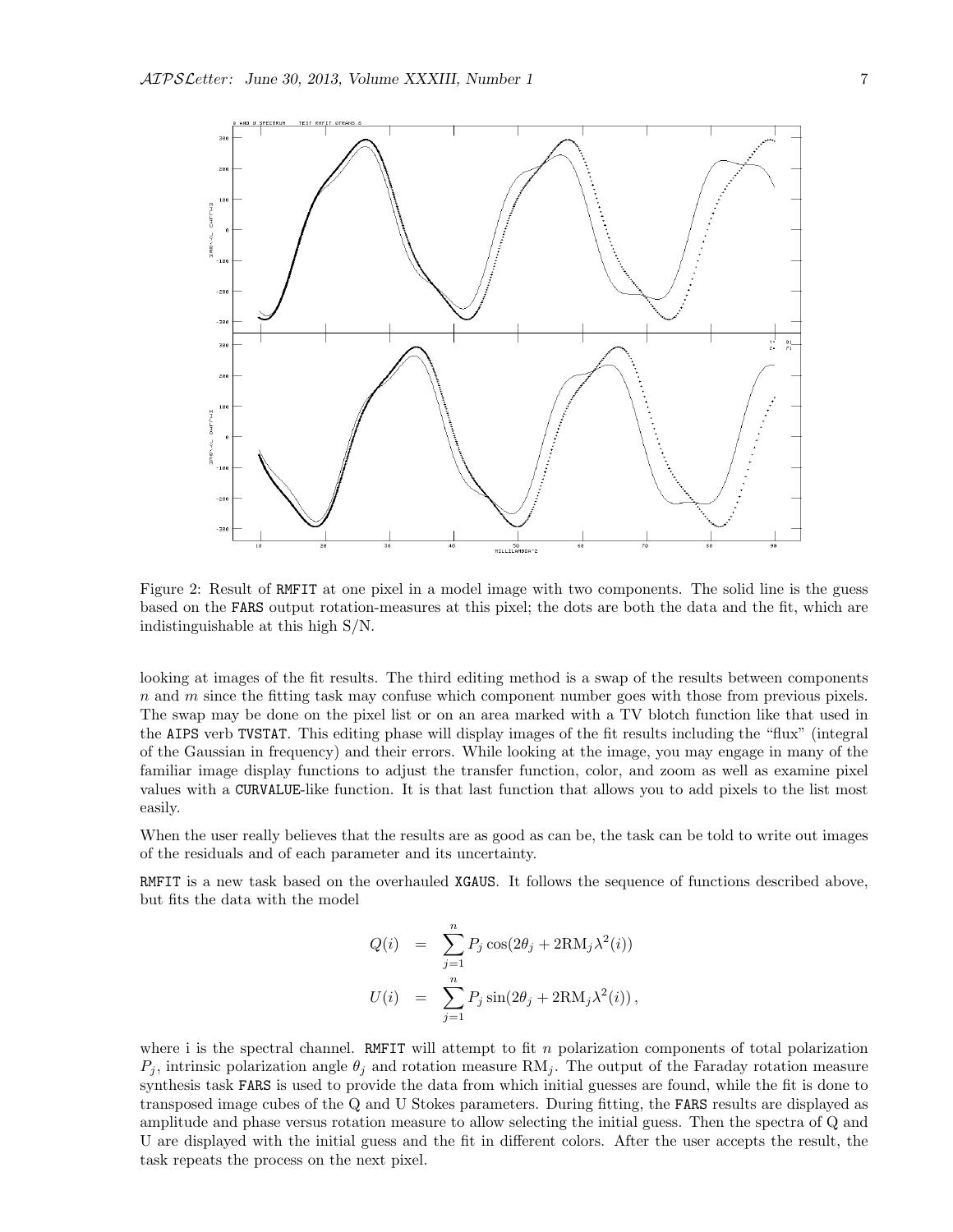RMFIT is still in the early development phase. It also differs from XGAUS in that it allows the spectral data to be weighted, with weights provided either by an external text file or by fitting the rms, by robust means, of each spectral channel in the Q and U images. The model may become more complicated. Adding an optional fit for spectral index is one obvious improvement. That will force  $P_j$  to be the polarization at some fiducial frequency (1 GHz is widely used in  $\mathcal{A} \mathcal{I} \mathcal{P} \mathcal{S}$ ) rather than being the polarization at  $\lambda = 0$ . More complex models, such as thick polarized emitters, may require more advanced mathematical fitting methods. The fitting code currently used is the modified Levenberg-Marquardt algorithm used by IMFIT and XGAUS, among others, in  $ATPS$ . It is fast and converges well if the initial guess is not too bad. An example fit to one pixel of a model image is shown in Figure 2.

#### Other analysis changes

- IMFIT, JMFIT, and MAXFIT now return the new adverb FSHIFT which provides a net shift parameter to be used to force the particular component to land exactly on a cell.
- FQUBE was given a new option to control whether a fully blanked input image plane is written to the output image. It also checks that each input image plane has a corresponding CG table (Clean Gaussian) entry before allowing it to be written to the output image.
- COMB attempts to scale the input images so that they are in units of Jansky per the same beam. This caused issues which have been corrected in 'POLC' with noise values in BPARM and with images not in Jansky/beam.
- IRING was changed to include column labels and a column of uncertainties in the output text file. It was corrected to use double-precision floats for its counters. Single-precision runs out of sensitivity on large images (e.g., 7000 x 7000).
- FARS was corrected to blank the output, computing nothing, for those pixels which were completely blanked on input. Previously it did something with such rows, producing microscopic output values which were almost, but not quite zero.
- **AFARS** was corrected to handle its input headers more carefully; it tried to read more image planes than were present.

## General

- SETMAXAP was changed to allow the user to request up to 12288 Mega-bytes in 64-bit computers. This is 1536 mega-words in the pseudo-AP since it is now implemented in double precision.
- IN5NAME, IN5CLASS, IN5SEQ, and IN5DISK are new adverbs to describe a fifth input data file (required by RMFIT). New verbs GET5NAME, M5CAT, U5CAT, IM5HEAD, and Q5HEADER support this fifth name set.

# Patch Distribution for 31DEC12

Important bug fixes and selected improvements in 31DEC12 can be downloaded via the Web beginning at: http://www.aoc.nrao.edu/aips/patch.html

Alternatively one can use *anonymous* ftp to the NRAO server ftp.aoc.nrao.edu. Documentation about patches to a release is placed on this site at pub/software/aips/release-name and the code is placed in suitable sub-directories below this. As bugs in 31DEC13 are found, they are simply corrected since 31DEC13 remains under development. Corrections and additions are made with a midnight job rather than with manual patches. Since we now have many binary installations, the patch system has changed. We now actually patch the master version of 31DEC12, which means that a MNJ run on 31DEC12 after the patch will fetch the corrected code and/or binaries rather than failing. Also, installations of 31DEC12 after the patch date will contain the corrected code.

The 31DEC12 release has had a number of important patches: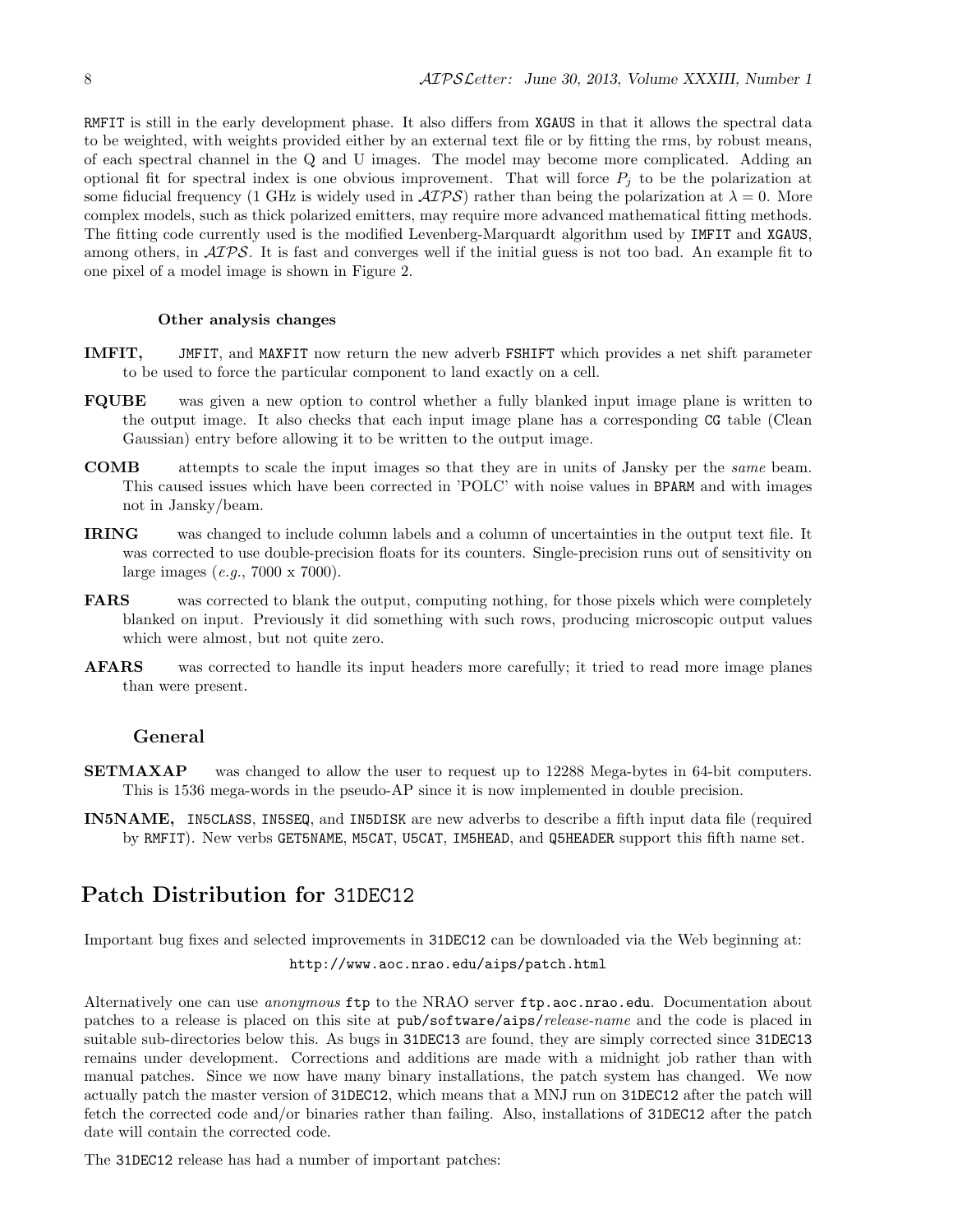- 1. Bandpass calibration was not applied to enough channels to support frequency smoothing afterward. 2013-01-16
- 2. Tick increments were computed with an erroneous round-off parameter leading some tick marks to be plotted at offset values. 2013-01-29
- 3. POSSM had a variety of irritating bugs. 2013-02-05
- 4. FITLD turned off DIGICOR corrections when the array name was not VLBA. 2013-02-05
- 5. FITLD, after correction 4, failed if it could not make a CQ table. 2013-02-18
- 6. CL2HF aborted because of an internal name conflict 2013-02-19
- 7. PRTAB had a format issue with large F formats (NDIG  $= 0$ ). 2013-03-01
- 8. COMB did not do POLC correctly when using constant noise values 2013-04-04
- 9. AFARS had a header bug causing it to try to write too much 2013-04-05
- 10. FITLD could get the EQUINOX wrong in the SU table with FITS-IDI input 2013-04-11
- 11. COMB messed up scaling when combining two images with one of them not JY/BEAM 2013-05-03
- 12. FITLD had a bad warning message, causing aborts on some machines. 2013-05-21
- 13. BPASS rounded times outward for each scan by too much 2013-06-17
- 14. SETJY used Perley 2010 coefficients but reported Perley 2013 coefficients 2013-06-26

# AIPS Distribution

We are now able to log apparent MNJ accesses and downloads of the tar balls. We count these by unique IP address. Since some systems assign the same computer different IP addresses at different times, this will be a bit of an over-estimate of actual sites/computers. However, a single IP address is often used to provide  $\mathcal{AIPS}$  to a number of computers, so these numbers are probably an under-estimate of the number of computers running current versions of  $\mathcal{AIPS}$ . In 2013, there have been a total of 795 IP addresses so far that have accessed the NRAO cvs master. Each of these has at least installed  $\mathcal{AIPS}$  and 265 appear to have run the MNJ on 31DEC13 at least occasionally. During 2013 more than 193 IP addresses have downloaded the frozen form of 31DEC12, while more than 525 IP addresses have downloaded 31DEC13. The binary version was accessed for installation or MNJs by 350 sites in 31DEC12 and 525 sites in 31DEC13. A total of 1104 different IP addresses have appeared in one of our transaction log files. Some of these numbers are a bit lower than those of 2012 at a comparable date, while the total is noticeably higher.